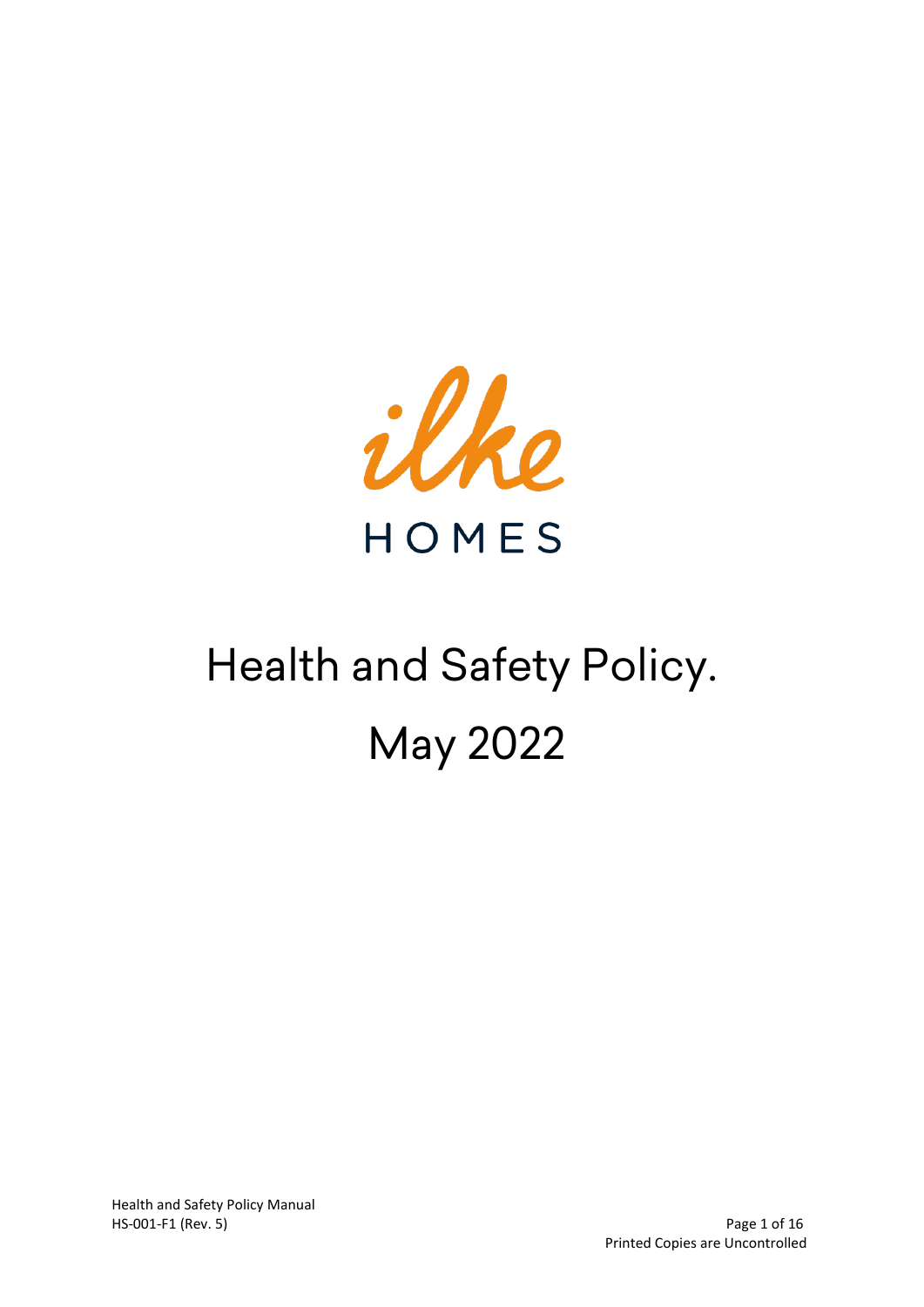## **CONTENTS**

**Section 1.** Health and Safety Policy Statement

**Section 2.** Organisation and Responsibilities

**Section 3.** General Arrangements and Requirements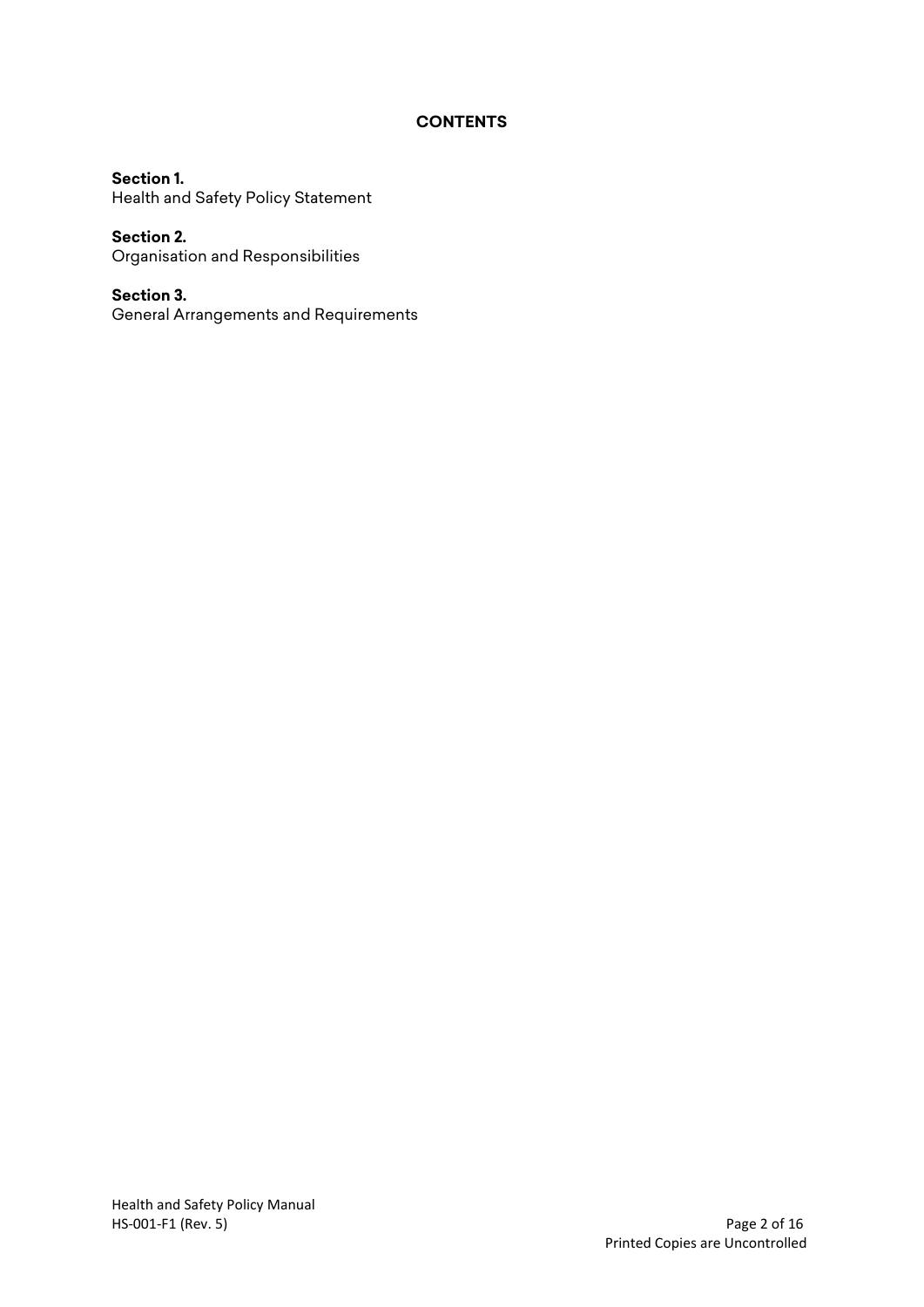## **Section 1.**

#### **HEALTH AND SAFETY POLICY STATEMENT**

The Executive Team of ilke Homes Ltd, declare that the aim of this policy is to achieve a working environment which is free of work-related accidents and ill-health, and to this end will pursue continuing improvements year on year. The main general duties to ensure, so far as is reasonably practicable, the health, safety and welfare at work for all our employees, contractors and visitors will be achieved by:

- $\triangleright$  Providing information, instruction, training and supervision;
- $\triangleright$  Providing and maintaining safe plant, tools and equipment;
- $\triangleright$  Providing safe and healthy working conditions for the prevention of injury and ill-health;
- $\geq$  The safe use, handling, storage and transport of articles and substances;
- $\sum_{i=1}^{n}$ Maintaining a safe place of work including safe access and egress;
- $\triangleright$  Providing a safe working environment with adequate welfare facilities;
- $\geq$  Ensuring all employees are competent in carrying out their duties;
- > Complying with all current applicable Health & Safety legislation, including any public health emergencies or pandemics;
- $\geq$  Undertaking suitable and sufficient risk assessments;
- $\sum$ Eliminating hazards as a primary control measure to reduce Health & Safety risks;
- $\sum_{i=1}^{n}$ Providing adequate means of consultation by ensuring participation of workers when making changes to enable joint decision making;
- $\geq$  Continuously improving and enhancing Health & Safety performance:
- $\triangleright$  Provision of health surveillance for all of our employees.

Signed: Date: 24<sup>th</sup> May 2022

Oaslen

Dave Sheridan

Executive Chairman

This policy is documented, implemented and communicated to all persons working for, or on behalf of the organisation and is available to our interested parties. Our health and safety policy will be reviewed regularly to monitor its effectiveness, to ensure that it reflects changing needs and circumstances.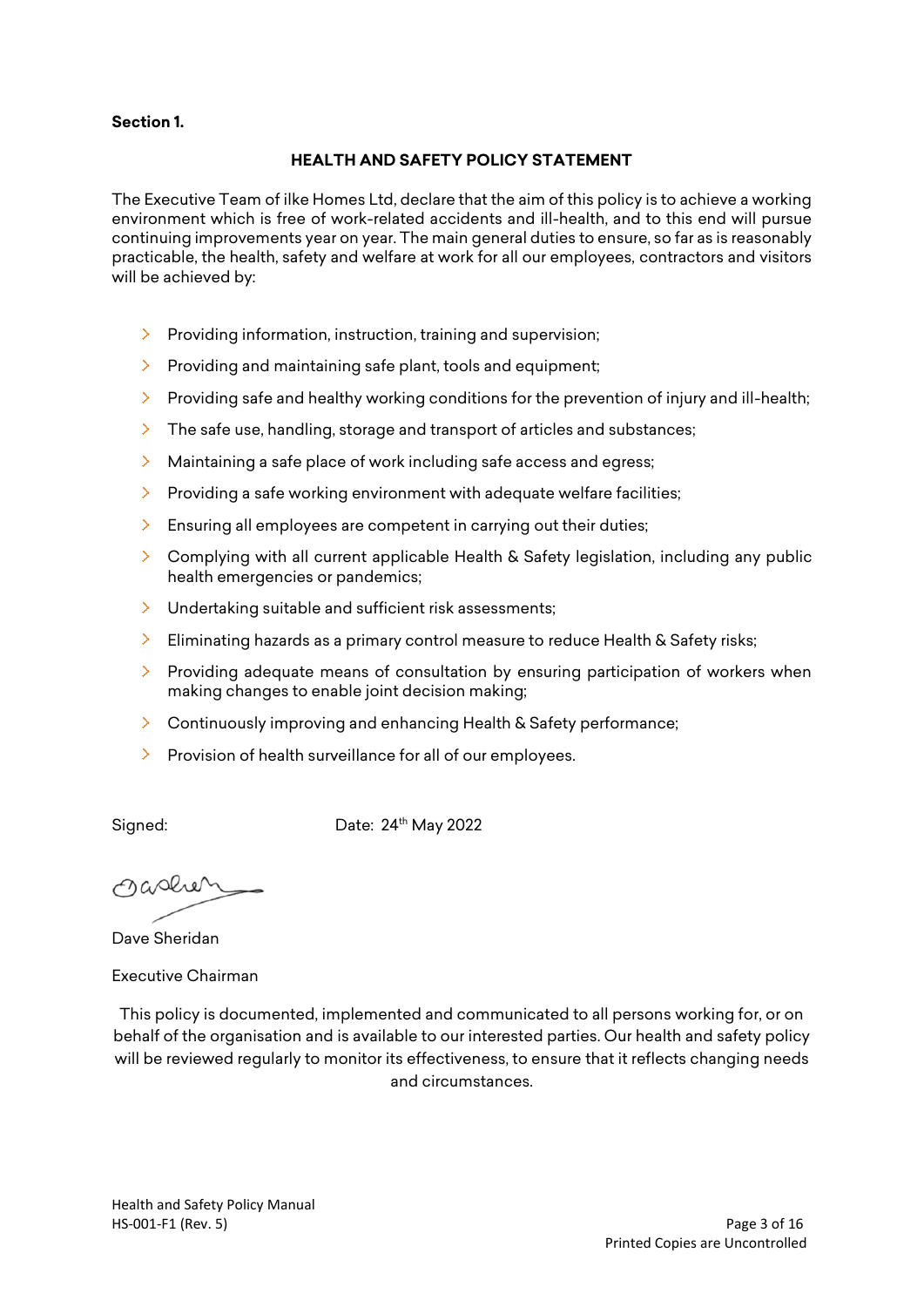## **Section 2.** Organisation and Responsibilities

## **ORGANISATION**

The effectiveness of our Health & Safety Policy is dependent on the people who are responsible for ensuring that all aspects of work, whether on ilke or third-party premises, are carried out with due consideration for safety and with minimum risk to health.

Ultimate responsibility lies with the Executive Chairman, but specific duties are delegated to others according to their experience and training.

The Executive and Senior management, both individually and collectively, shall ensure that this policy is applied throughout the whole company and that those employed by ilke Homes are kept fully informed of its content.

All workers have a legal and moral duty to take reasonable care for the health & safety of themselves and of others who may be affected by their acts or omissions at work.

ilke Homes will employ suitable qualified Health & Safety professionals to help in fulfilling its duties and obligations.

## **RESPONSIBILITIES**

## **Executive Chairman.**

The responsibilities of the Executive Chairman include:

- $\sum_{i=1}^{n}$ Knowing the appropriate statutory requirements affecting ilke Homes operations.
- $\sum$ Knowing and promoting the ilke Homes Health & Safety Policy and ensuring that it is brought to the notice of all employees.
- $\geq$  Ensuring that appropriate training is given to all staff as necessary.
- $\sum_{i=1}^{n}$ Ensuring that adequate financial resource is afforded as appropriate for Health & Safety matters.
- $\sum_{i=1}^{n}$ Insisting that best working practices are adopted throughout ilke Homes, as laid down within approved codes of practice, and that work is planned and carried out in accordance with the statutory provisions.
- $\geq$  Arranging for regular meetings with the appropriate personnel to discuss company accident prevention, internal performance, and future possible improvements etc.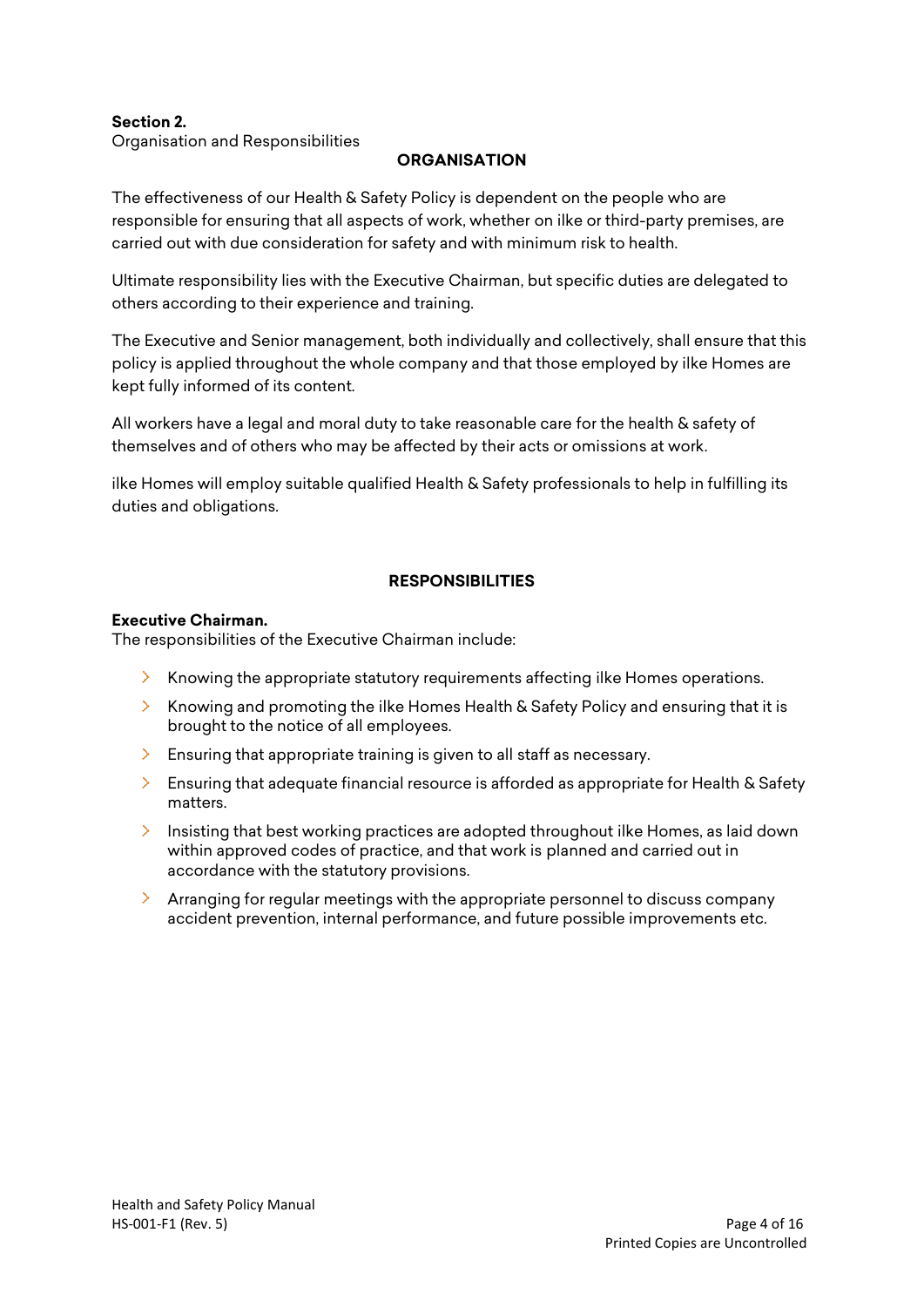## **The Directors, Senior Managers and Managers.**

Their responsibilities are:

- $\geq$  Understanding the ilke Homes Health & Safety Policy and ensuring that it is brought to the notice of all employees, particularly new starters.
- $\sum_{i=1}^{n}$ Knowing the requirements of relevant legislation and ensuring that they are observed on.
- $\geq$  Ensuring work is carried out to the required site standards with minimum risk to employees, other subcontractors, the public, equipment or materials.
- $\sum_{i=1}^{n}$ Ensuring that registers, records and reports are up-to-date and properly filled in and ensure that they are kept in a safe place. Ensure that copies of regulations are available and statutory notices are prominently displayed.
- $\angle$  Where necessary, issue written instructions setting out the method of work.
- $\sum_{i=1}^{n}$ Regularly referring to the prepared written risk assessments and procedures as required which include.
- $\lambda$  Making them available to all employees, including sub-contractors and discussing the requirements with them fully. This should include young persons who will need a specific risk assessment and extra guidance.
- $\sum_{i=1}^{n}$ Ensuring that all hazardous materials are properly marked, used and stored, as outlined in the COSHH assessments.
- $\geq$  Planning and maintaining a tidy working environment.
- $\lambda$  Arranging for the delivery and safe storage of materials and ensuring that off-loading and stacking is carried out in a safe manner.
- $\geq$  Ensuring that sub-contractors are aware of their responsibilities for safe working and that they are not required or permitted to take unnecessary risks. Stop any work if you consider that there is an imminent risk of serious injury to any person or the environment.
- $\sum$ Ensuring that any electricity supply is installed and maintained in a safe and proper manner.
- $\geq$  Ensuring all electrical equipment has been tested for safe working, tagged and a register kept, by a competent electrician. No electrical equipment shall be used without the appropriate proof of regular testing.
- $\geq$  Ensuring all plant and equipment is tested at the statutory intervals.
- $\sum_{i=1}^{n}$ Setting a personal example by wearing the appropriate protective clothing.
- $\sum_{i=1}^{n}$ Ensuring adequate numbers of appointed persons and other responsible persons to manage emergency scenarios are available at all times, all persons must be aware of their locations and the procedure for receiving treatment for injuries and other site emergencies where applicable.
- $\sum_{i=1}^{n}$ Ensure that any accident which results in an injury to any person (not just employees) and/or damage to plant or equipment is reported in accordance with company procedures.
- $\overline{\phantom{a}}$  Ensure that any incident which may have an effect on the environment is reported in accordance with company policy.
- $\sum_{i=1}^{n}$ Accompanying any regulatory inspector (Health & Safety Executive, Environment agency etc.) on their inspection/visit and acting on their recommendations or notices issued if necessary.
- $\geq$  Liaise with emergency services when necessary.
- $\geq$  Reporting all accidents and near misses and when necessary and take part in any subsequent investigation relevant to their department.
- $\sum_{i=1}^{n}$ Ensuring all company vehicles (including vehicles paid for via a car allowance) are used correctly, maintained and where applicable, covered by business insurance.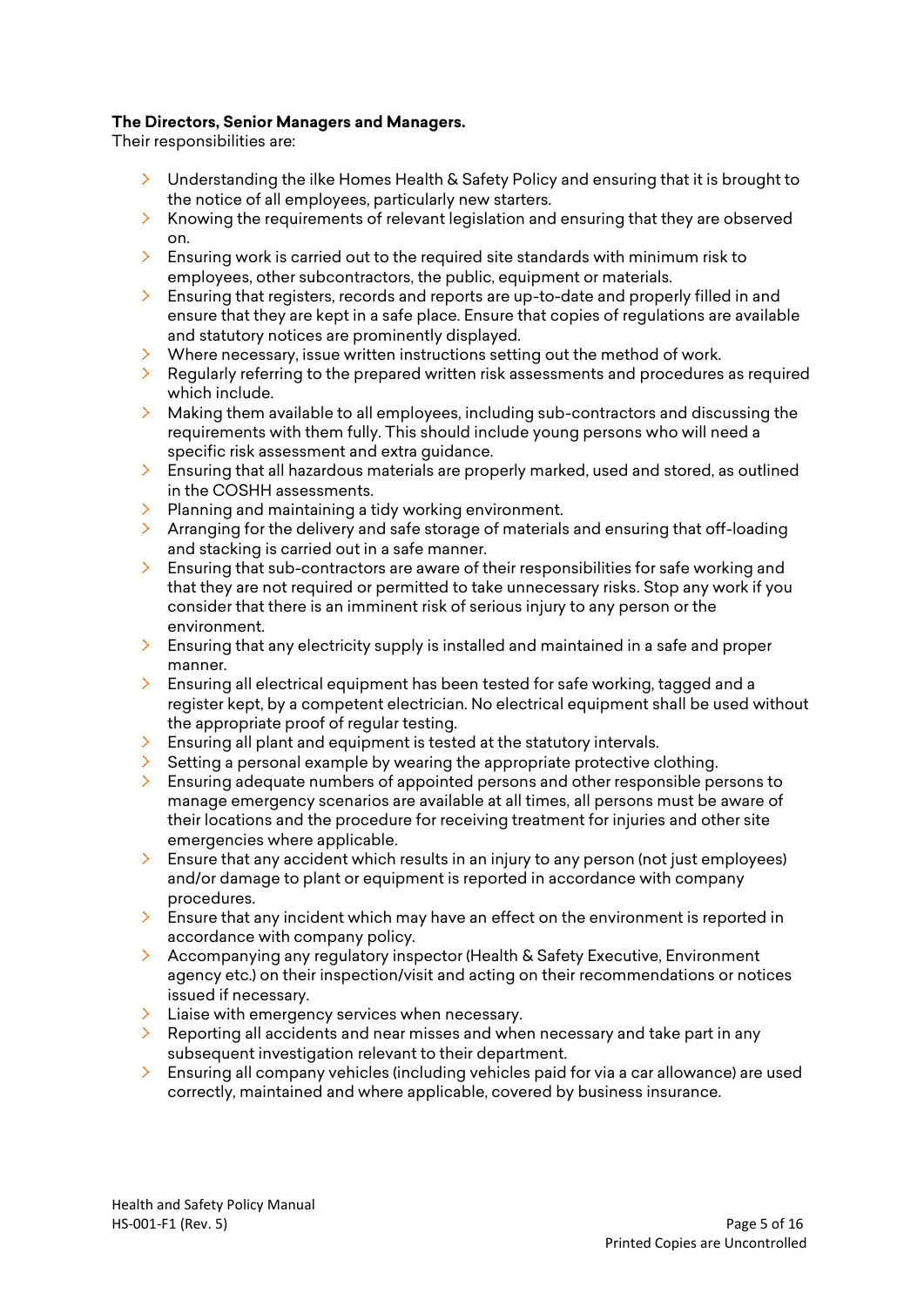## **Employees (including labour only contractors and sub-contractors).**

Their responsibilities are:

- $\geq$  Be aware of and understand the ilke Homes Health & Safety Policy and carry out work in accordance with the requirements and the sites standard procedures.
- $\sum_{i=1}^{n}$ Take reasonable care for the health & safety of themselves and of others who may be affected by their acts or omissions at work.
- $\geq$  Work in a safe manner at all times. Do not take unnecessary risks which could endanger yourself or others. Where possible, remove hazards yourself, e.g. removing waste from walkways / keeping your work area clean and tidy.
- $\geq$  Co-operate with the employer and others to enable them to fulfil their statutory duties.
- $\triangleright$  Not interfere with deliberately or misuse anything provided, in accordance with health & safety at work.
- $\geq$  Use any equipment or substance in accordance with any training or instruction given by the employer.
- $\geq$  Report to the employer any serious or imminent danger.
- $\geq$  Use the correct tools and equipment for the job.
- $\geq$  Keep tools and equipment in good condition.
- $\geq$  Wear appropriate PPE when a risk assessment process has identified a requirement, or when it has been highlighted in Standard Operating Procedures (SOP).
- $\angle$  Warn other employees, particularly new employees and young people, of known hazards.
- $\geq$  Do not use plant or equipment unless you are competent to do so.
- $\sum_{i=1}^{n}$ Do not use plant or equipment on work for which it was not intended, or if you are not trained or experienced to use it.
- $\sum_{i=1}^{n}$ Report to your supervisor any damage to plant or equipment.
- > Do not play dangerous practical jokes or "horseplay".
- $\geq$  Report to your supervisor any person seen abusing welfare facilities provided.
- $\sum_{i=1}^{n}$ Report any injury to yourself, which results from an accident at work, even if the injury does not stop you working.
- $\geq$  Suggest safer methods of working.
- $\sum_{i=1}^{n}$ Ensuring all company vehicles (including vehicles paid for via a car allowance) are used correctly, maintained and where applicable, covered by business insurance.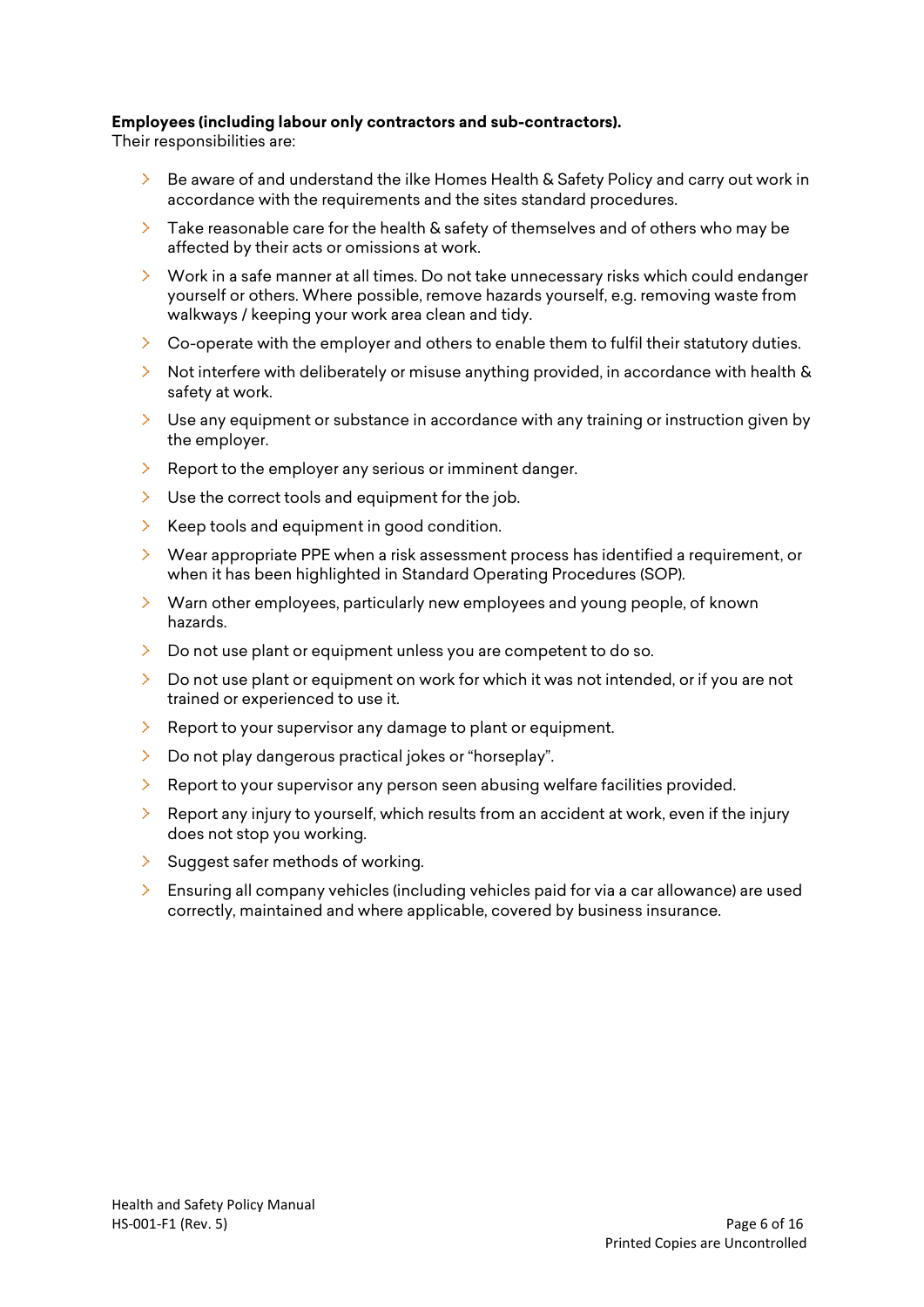**Section 3.** General Arrangements and Requirements

- 1. Tendering and Planning
- 2. Risk Assessment and Method Statements
- 3. Training
- 4. Approved List of Suppliers and Sub-Contractors
- 5. Protecting the Public
- 6. Welfare Facilities
- 7. Accident Reporting
- 8. Office Safety
- 9. Electrical Safety
- 10. Gas Safety
- 11. Working at Height
- 12. Welding
- 13. Plant and Equipment
- 14. Hazardous Substances
- 15. Asbestos
- 16. Manual Handling
- 17. Noise
- 18. Confined Spaces
- 19. Personal Protective Equipment
- 20. Lone Working
- 21. Vibration
- 22. Monitoring of Safety Performance
- 23. First Aid
- 24. Fire
- 25. Health Surveillance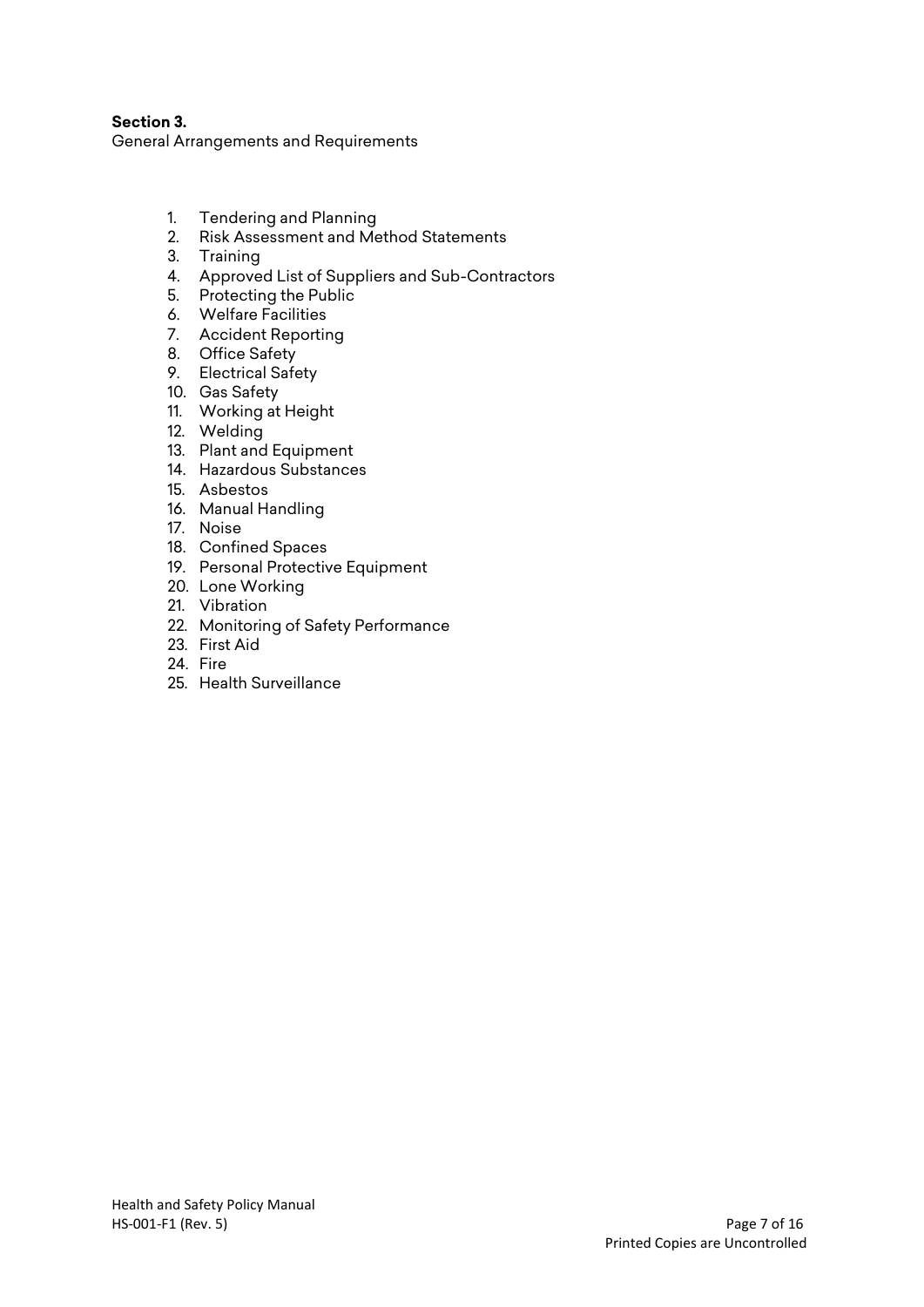## **1. Tendering and Planning.**

ilke Homes will not commence work on any construction site project until they are satisfied the current Construction (Design and Management) Regulations are being implemented.

ilke Homes are responsible for ensuring that all pre-qualification documents are completed for tender enquiries and that Construction Phase Plans are completed.

Where a project or contract involves design work, employees with responsibility for the design, are to ensure that they consider the health & safety implications during the construction phase of the projects and any safety implications post construction.

As far as possible, we will:

- $\geq$  Design to avoid risks to health & safety
- $\geq$  Reduce risks at source if avoidance is not possible
- $\geq$  Consider measures that will protect all workers if avoidance nor reduction to a safe level is possible; and
- $\geq$  Ensure that the design includes adequate information on health & safety.

Where any design work is outsourced, ilke Homes will ensure that they only use competent designers and the designs are validated prior to the construction phase.

If necessary, pre-contract meetings shall be held, and specific safety matters discussed.

Where a Health & Safety File or Construction Phase Plan exists, its contents shall be reviewed, and any pertinent information extracted and communicated to those planning the works.

Written Method Statements shall be prepared considering health and safety requirements and defining procedures as necessary.

## **2. Risk Assessments and Method Statements.**

ilke Homes shall, in accordance with the Management regulations, ensure a risk assessment is undertaken for all our works. We will ensure that:

- $\geq$  The health & safety of each employee and of anyone else who may be affected by our work activity is protected via the risk assessment process. The identification of all foreseeable hazards and risks shall enable the necessary control measures to be implemented.
- $\geq$  Risk assessments are completed by the relevant teams and, where required, our Health & Safety Department.
- $\ge$  The risk assessment is recorded with copies issued to all relevant parties.
- $\geq$  Risk assessments are read and signed off. Any amendments will be brought to the attention of relevant persons.
- $\blacktriangleright$  Risk assessments will be reviewed on a periodic basis.
- $\sum_{i=1}^{n}$ Standard Operating Procedures (SOP) and method statements that identify the various procedures necessary to manage and control the risks must be prepared and communicated to the relevant operatives.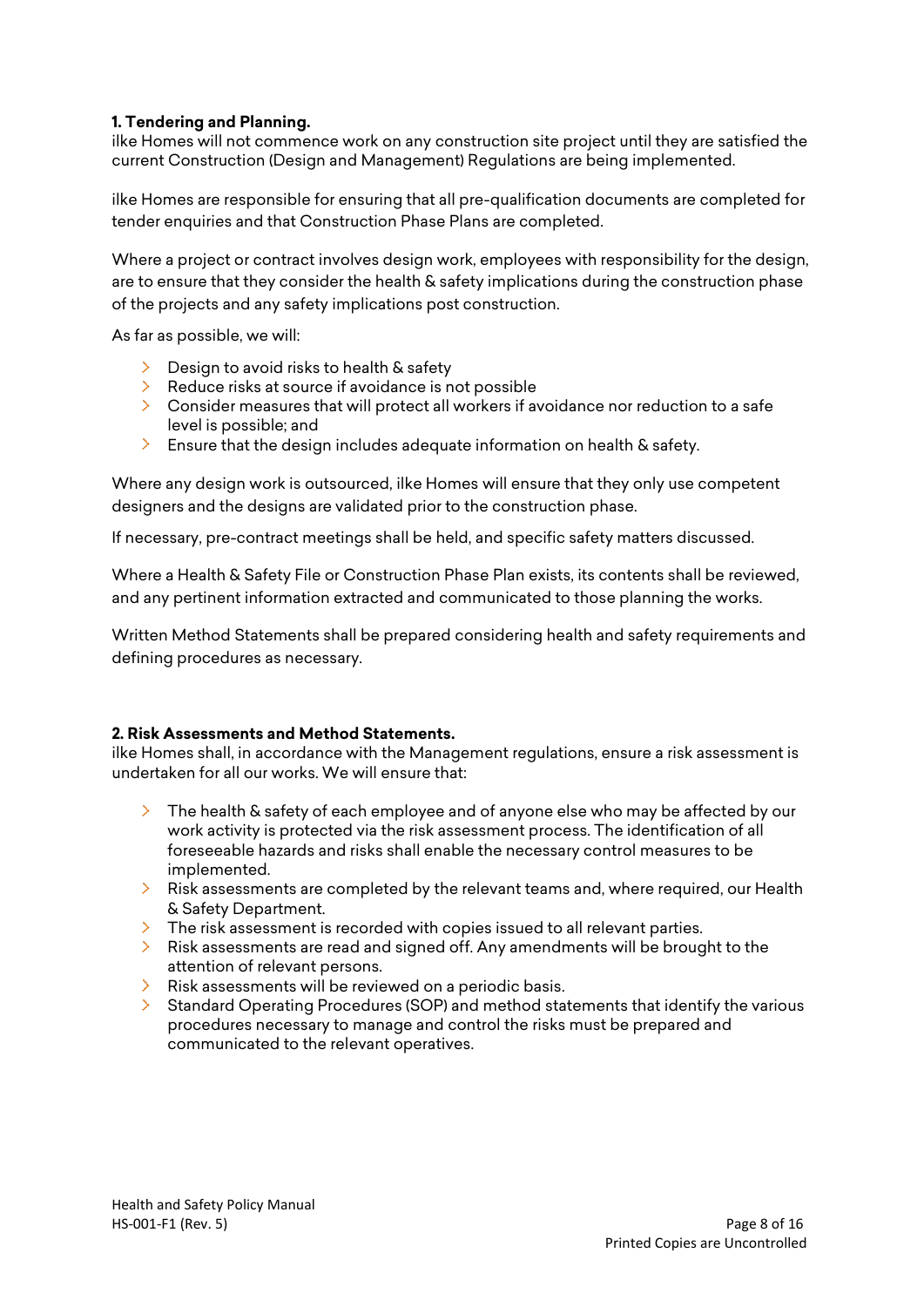#### **3. Training.**

ilke Homes has developed procedures to ensure that we provide the relevant information to all personnel in regard to health, safety and the environment.

Managers must ensure that all operatives have the necessary skills to carry out their task in a safe manner.

ilke Homes are responsible for ensuring all training is arranged as required.

Training records will be held according to the ilke Data Protection Policy and GPDR requirements.

#### **4. Contractors (Including Sub-Contractors).**

All contractors shall be issued with a Contractor Health & Safety Competence Questionnaire.

Prior to starting any works contractors must provide suitable and sufficient risk assessments and method statements and complete the relevant site induction.

All contracted / non-standard work activity (Flaxby site only) must operate under a permit to work, governed by the sites Control of Contractors Procedure.

Contractors who are considered to be working in an unsafe manner will be informed that their conduct and performance must be addressed and improved where necessary. Failure to implement the required improvements will result in them being removed from site and taken off the ilke Homes list of approved contractors.

## **5. Protecting the Public.**

All ilke Homes sites will be secured at all times, with working areas protected with suitable barriers, fencing or screens to reduce the risk of injury and prevent unauthorised access.

In the event of ilke Homes undertaking the role of Principal Contractor then consideration shall be given at the planning stage to any operation for the protection of the public.

All deliveries will be arranged to cause the minimum amount of disruption to all concerned.

#### **6. Welfare Facilities.**

Welfare facilities are provided and maintained at our manufacturing facility.

Welfare facilities for site works will be provided by the Principal Contractor.

On sites where ilke Homes are Principal Contractor then all welfare facilities will be provided in line with relevant legislation and HSE guidelines.

Where these facilities are not suitable, any issues must be reported to the ilke Homes Management.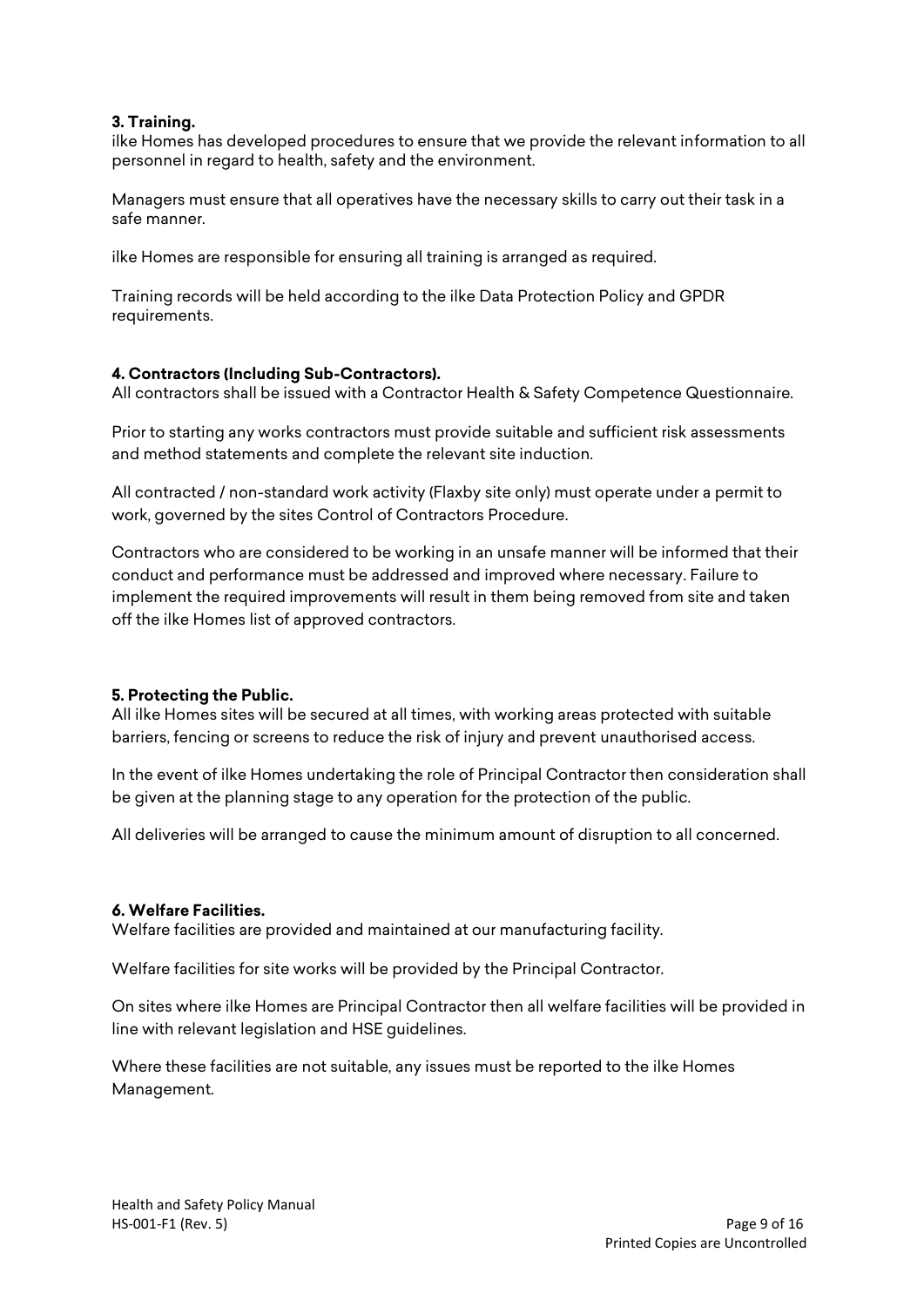## **7. Accident Reporting.**

All accidents, no matter how minor, involving ilke Homes employees or our operations are to be reported as soon as a possible after their occurrence.

It is the responsibility of all employees to report any accident involving them to their line manager.

All accidents must be reported to the ilke Homes Health & Safety Department.

#### **Reporting of Injuries, Diseases and Dangerous Occurrences Regulations (RIDDOR) 2013.**

The following is a summary of the incidents that must be reported under RIDDOR:

- Work related fatalities
- $\geq$  A specified injury such as a fracture, amputation or injury resulting from an electric shock or electrical burn leading to unconsciousness, or requiring resuscitation or admittance to hospital for more than 24 hours
- $\lambda$  An over 7-day injury. An injury which results in the injured person being away from work or unable to carry out their full range of duties for more than 7 days.
- $\lambda$  A dangerous occurrence such as the collapse of a fixed scaffold.
- $\geq$  A disease such as mesothelioma or weils disease.
- $\geq$  ilke Homes will ensure that all incidents covered by RIDDOR are reported as required.

#### **8. Office Safety.**

ilke Homes will ensure that the following control measures are implemented in order to protect the health & safety of our office-based employees:

- $\geq$  Ensuring that relevant and appropriate risk assessments are carried out, particularly for display screen equipment and manual handling.
- $\geq$  Periodic inspection of the office to identify any safety hazards.
- $\geq$  Ensuring that fire risk assessments are carried out.
- $\ge$  Periodic testing of office evacuation procedures this will be carried out twice yearly.
- $\triangleright$  First aid provision.
- $\geq$  All equipment to be periodically PAT tested.
- > Ensure good housekeeping is maintained.

## **9. Electrical Safety.**

The effects of electric shock can be significant and lead to fatal injuries. The hazards may arise from bad design, construction or installation of electrical equipment, or from inappropriate use or misuse of equipment. Actions to prevent electric shock and injury include the following:

- $\ge$  Periodic inspection of all electrical equipment, particularly portable hand-held tools. The frequency of inspection will depend upon the nature of the equipment and its use.
- $\geq$  Risk assessment and control measures to be in place and communicated prior to works commencing.
- $\geq$  All works are carried out by trained competent personnel under strict supervision or qualified of suitable qualified electricians (JIB registered or equivalent) as required. Where apprentices or trainees are employed, they are always to be supervised by a competent person for the tasks they are performing. Final testing and commissioning works are completed at all times by qualified electricians.
- $\geq$  Ensure that suitable equipment is installed/provided for circuit protection.
- $\triangleright$  Periodic and recorded testing of circuit protection equipment.
- $\lambda$  Make daily checks of the integrity of cables, plugs and protective covers.
- $\geq$  Carry out periodic PAT testing depending on the type of equipment and nature of use.

Health and Safety Policy Manual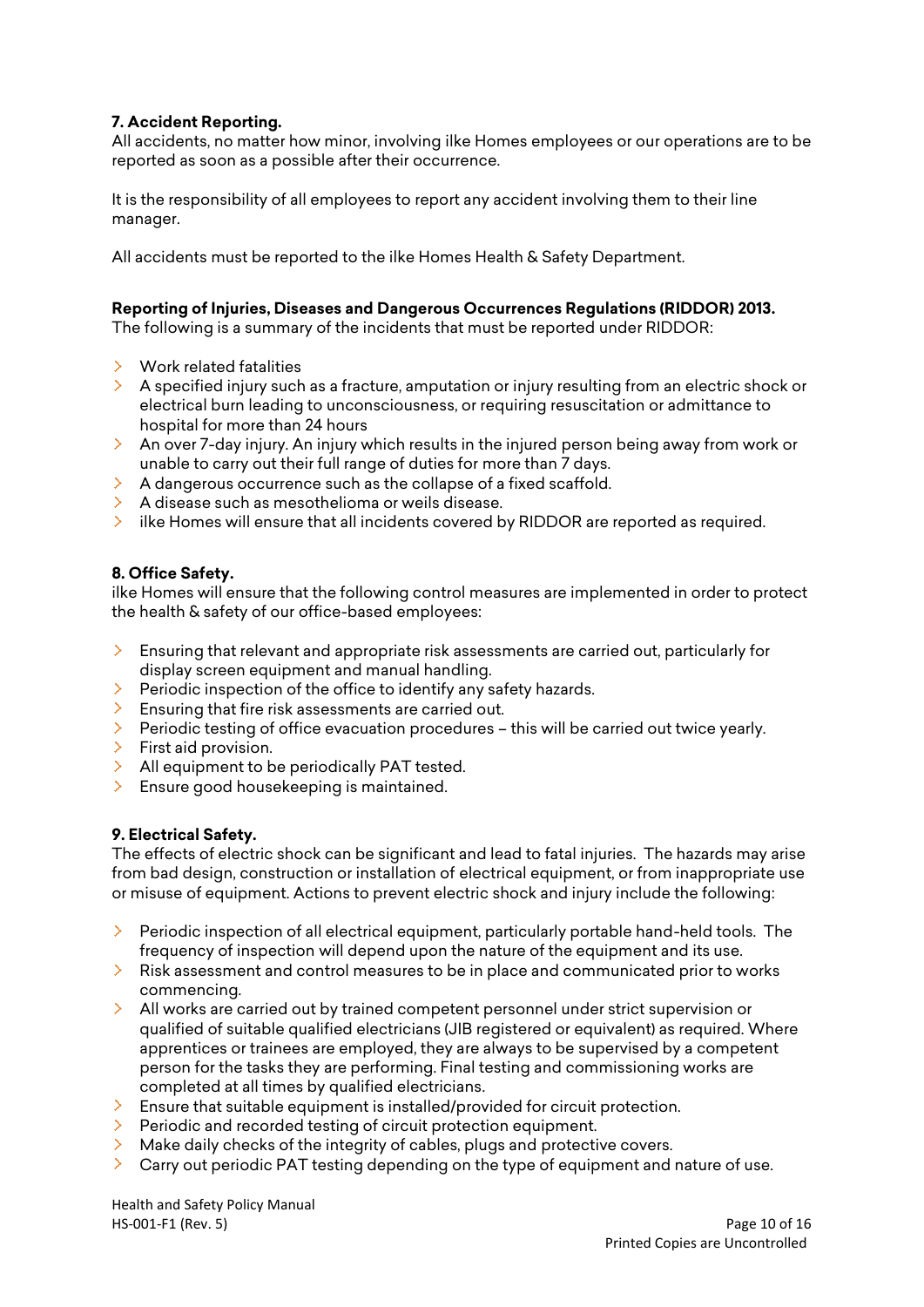- $\geq$  Avoid work near live conductors unless appropriately authorised to do so under the constraints of a permit to work system.
- $\geq$  No work is to be carried out on a live conductor.
- $\angle$  Use proper systems and methods of working.
- $\geq$  Ensure those using or maintaining equipment or are competent to do so.
- $\geq$  Ensure that electrical equipment complies with relevant safety standards and is appropriately marked.
- $\geq$  Electrical supplies to tools and equipment shall be battery powered or 110V as a first choice, 240V supplies will only be used as a last resort with the relevant protective devices (RCD).

## **10. Gas Safety.**

ilke Homes will ensure that the following control measures are implemented in order to protect the health & safety of our gas trade operatives and any third parties who could be affected:

- $\triangleright$  Periodic inspection of all gas equipment and installations. The frequency of inspection will depend upon the nature of the equipment and its use.
- $\geq$  Risk assessment and control measures to be in place and communicated prior to works commencing.
- $\geq$  All works are carried out by trained competent personnel under strict supervision or qualified of suitable qualified and registered gas fitters (Gas Safe registered) as required. Where apprentices or trainees are employed, they are always to be supervised by a competent person for the tasks they are performing. Final testing and commissioning works are completed at all times by qualified gas fitters.
- $\lambda$  All systems to be isolated prior carrying out any works.
- $\angle$  Make daily checks of associated equipment.
- $\geq$  Use proper systems and methods of working.
- $\geq$  Ensure those using equipment or are competent to do so.
- $\geq$  Correct storage facilities are provided for any gas bottles. (This should be incorporated in any fire risk assessment).

## **11. Working at Height.**

ilke Homes recognise the risks associated with working at height and will ensure that the following control measures are implemented in order to protect the health and safety of our operatives and any third parties who could be affected:

- $\geq$  Before considering work at height, a task specific risk assessment must demonstrate that there is no safer way of completing the task.
- $\ge$  All work at height is to be properly planned, appropriately supervised and carried out in a safe manner.
- $\geq$  The correct piece of work at height equipment must be utilised. Ladders will only be used as a last resort and for short duration and low risk works.
- $\geq$  Under no circumstances will roof works be undertaken until a specific risk assessment has taken place with appropriate controls implemented.
- $\lambda$  Appropriate training will be given to any operative working at height.
- $\triangleright$  Further control measures such as segregation, signage and the tethering of tools should always be considered and included in the risk assessment where appropriate.
- $\lambda$  All equipment is to be used in line with manufacturer's instructions.
- $\geq$  Appropriate PPE is to be used where required. If safety harnesses are to be used there must a suitable anchor point and rescue system in place.

## **12. Welding.**

Welding operations can be a highly dangerous operation if not carried out properly. ilke Homes will ensure that the following controls are implemented in order to protect the health & safety of our operatives and any third parties who could be affected:

Health and Safety Policy Manual HS-001-F1 (Rev. 5) Page 11 of 16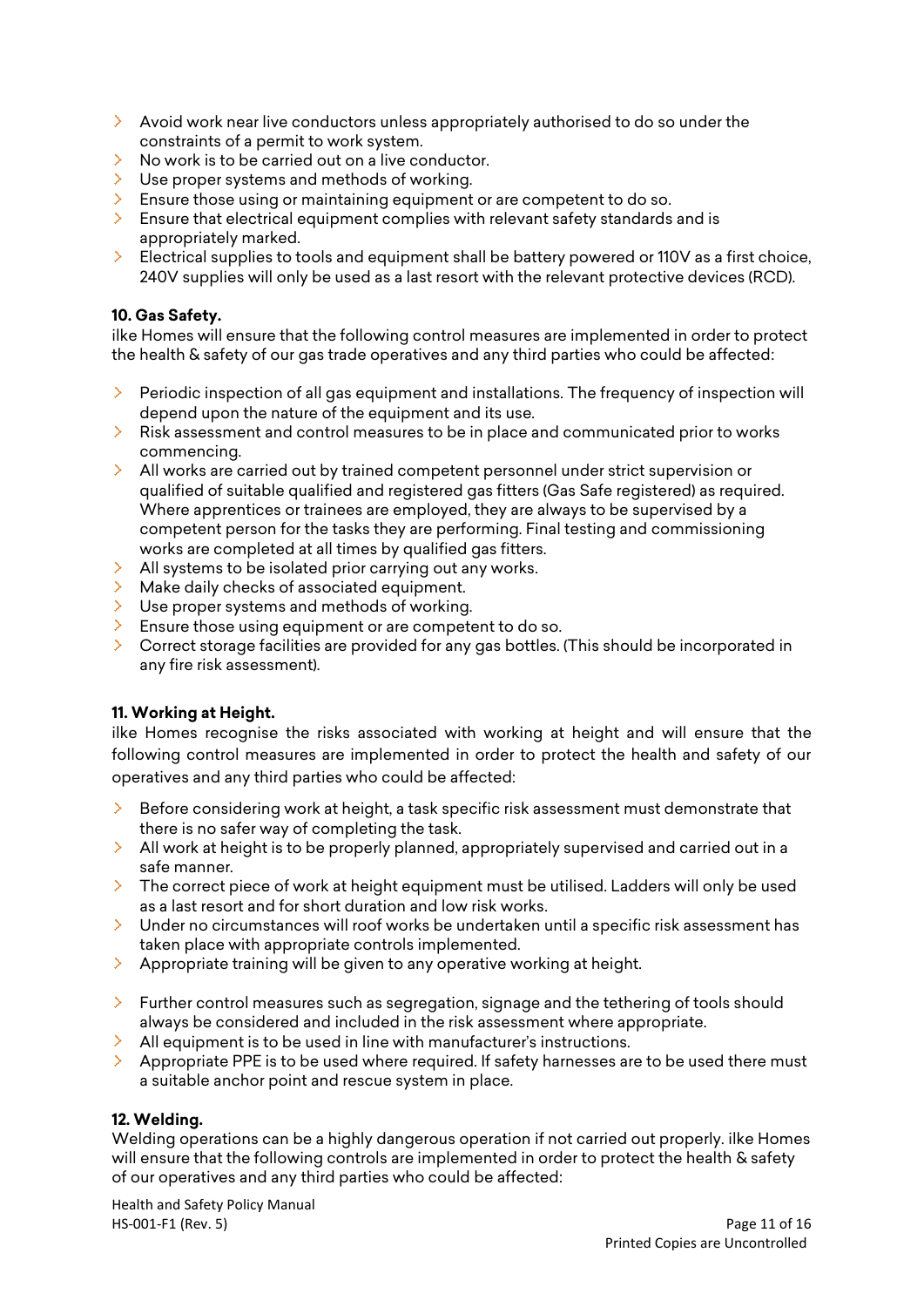- $\geq$  Specific risk assessment to be in place for all welding activities.
- Competent persons to carry out all welding activities.
- All welding activities are to be segregated, preferably by way of a designated welding bay.
- > Hot works to be controlled by a hot work permit and suitable extinguishers are to be provided.
- provided.<br>All welding equipment (whether gas or electric) is to be checked prior to use and is only to  $\geq 2$ be used by competent persons.
- $\geq$  All welding equipment to be used in line with manufacturer's instructions.
- > Correct PPE including welding mask/goggles must be worn.
- > Areas to be well ventilated.

## **13. Plant and Equipment**

ilke Homes will implement the following controls for plant and equipment used across our business in order to protect the health & safety of our operatives and any third parties who could be affected by our use of plant and equipment:

- $\geq$  All plant and equipment will be subject to a risk assessment prior to use.
- $\ge$  All plant and equipment will be used in line with manufacturer's instructions.
- $\ge$  All plant and equipment which is the property of ilke Homes will be maintained by our operatives or dedicated sub-contractor. Records of inspections will be kept on file.
- All plant and equipment which is to be hired will only be accepted on to if it is delivered with a relevant test certification.
- $\lambda$  All plant and equipment must be used by competent persons.
- $\geq$  Cartridge tools (such as nail guns) are not to be used by anyone under 18 years of age.
- $\geq$  Storage facilities will be provided for all plant and equipment. Under no circumstances is any plant or equipment to be left unattended.
- $\geq$  The correct personal protective equipment, as determined via a risk assessment, must be worn.

#### **14. Hazardous Substances.**

The Control of Substances Hazardous to Health Regulations requires any hazardous substances used at work to be assessed before use.

Any chemical or substance that is hazardous within the definition of these Regulations should, where possible, be eliminated from use or substituted for a safer alternative.

Where a hazard exists or there is a residual hazard, the possible extent of exposure will be evaluated, and control measures put in place.

No substance shall be used unless it has been fully assessed for potential risks to the user and others and effective control measures have been developed.

Employees will be informed of any significant findings of risk assessments carried out on the substances that are to be used within ilke Homes.

As with other activities, information, instruction, supervision and training will be provided to employees regarding the safe use, handling, storage and transportation of hazardous substances.

All substances and/or their receptacles will be disposed of in accordance with the manufacturers/supplier's recommendations.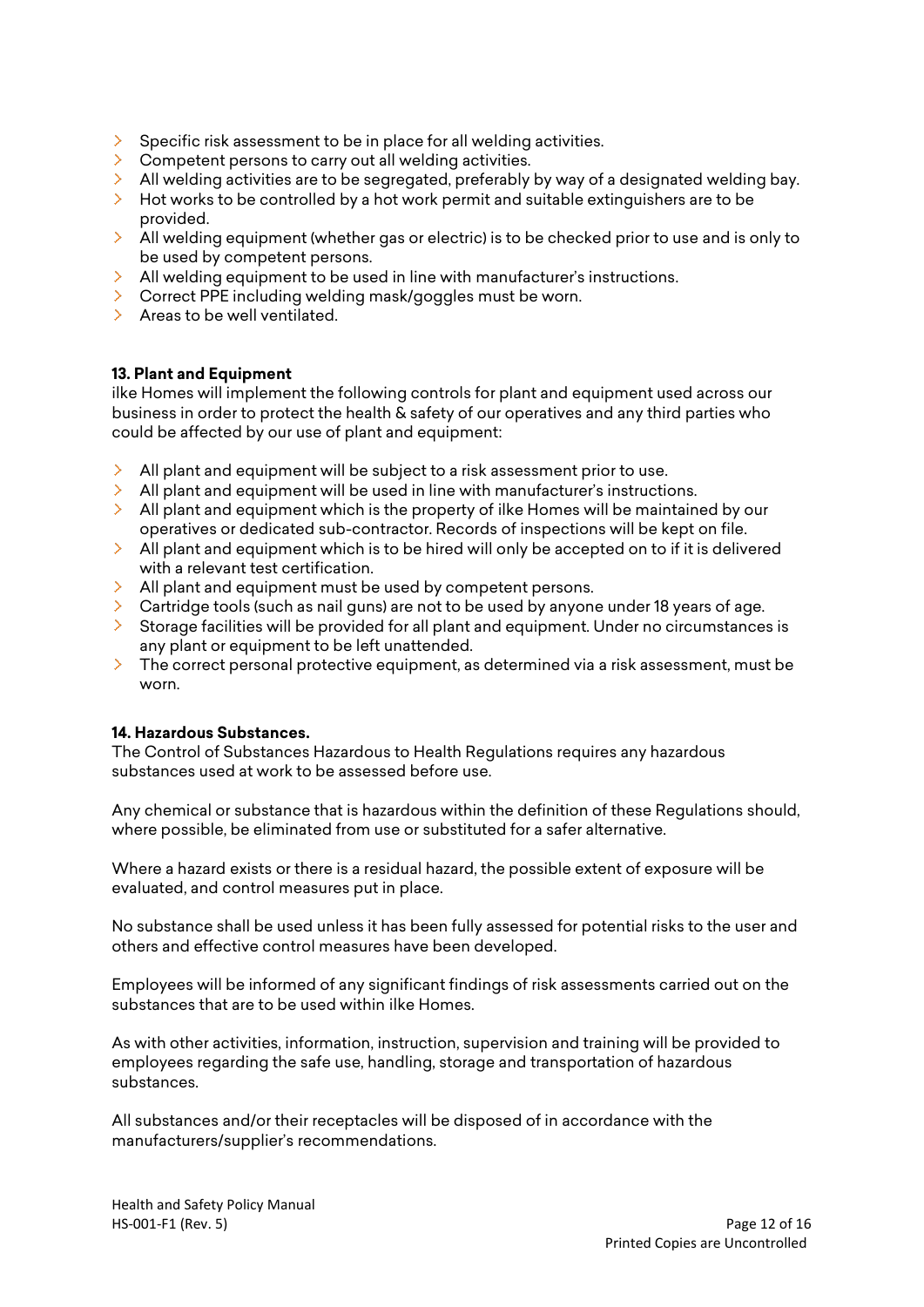Regardless of the hazard potential of the substance it is necessary to carry out a COSHH Assessment for all substances that our employees are exposed to in the workplace. The responsibility for this rests with Line Managers and they should ensure that all direct and indirect exposures are assessed.

On occasions ilke Homes carry out work which can cause damage to operative's skin. Where this is the case ilke Homes will implement the following measures (in addition to carrying out health surveillance):

- $\triangleright$  Provide suitable personal protective equipment, the type of PPE will be determined via risk assessment.
- $\geq$  Inform our operatives to wash their hands before eating, drinking and before wearing gloves.
- $\geq$  Provide adequate drying and washing facilities.
- $\triangleright$  Provide barrier and moisturising cream.
- $\geq$  Encourage operatives to check their hands regularly for the first signs of itchy, dry or red skin. Where this is the case, they are to report it immediately.

#### **15. Asbestos.**

The works carried out by ilke Homes will be new build and as such asbestos is not present in the modular construction. Where there is potential for asbestos waste on ilke Homes development land, this will be identified in the Pre-Construction Information (PCI) and the relevant surveys completed.

An asbestos register is kept at our manufacturing facility and made available on request.

#### **16. Manual Handling.**

ilke Homes recognise the risks associated with manual handling and will ensure that the following control measures are implemented in order to protect the health & safety of our operatives and any third parties who could be affected:

- $\geq$  Risk assessment to be undertaken for manual handling activities.
- $\geq$  Pregnant workers, young persons and people with a history of ill health due to manual handling should have a specific risk assessment completed.
- $\geq$  Avoid manual handling where possible, use mechanical means to move loads such as lifts or trolleys.
- $\geq$  Staff to receive manual handling training. Records of training to be kept at head office.
- $\geq$  Correct PPE is provided for the lifting operation as determined by the risk assessment.

#### **17. Noise.**

In order to control the adverse effects of noise on our employees and any third parties who may be affected we will:

- $\geq$  Ensure a risk assessment is undertaken prior to any activity likely to cause excessive noise.
- $\geq$  All equipment likely to generate excessive noise is to be maintained as required. Consideration should be given at the planning stage to the correct choice of equipment and other means of noise reduction such as isolation.
- $\geq$  Staff to receive noise awareness training. Records of training to be kept at head office.
- $\geq$  Where the lower exposure action value of 80dB(a) is reached, all operatives will be advised, and suitable hearing protection will be provided.
- $\geq$  Where the upper exposure action value of 85dB(a) is reached, operatives must wear the provided hearing protection to prevent any possible hearing damage. Signs will be displayed to identify such areas.

Health and Safety Policy Manual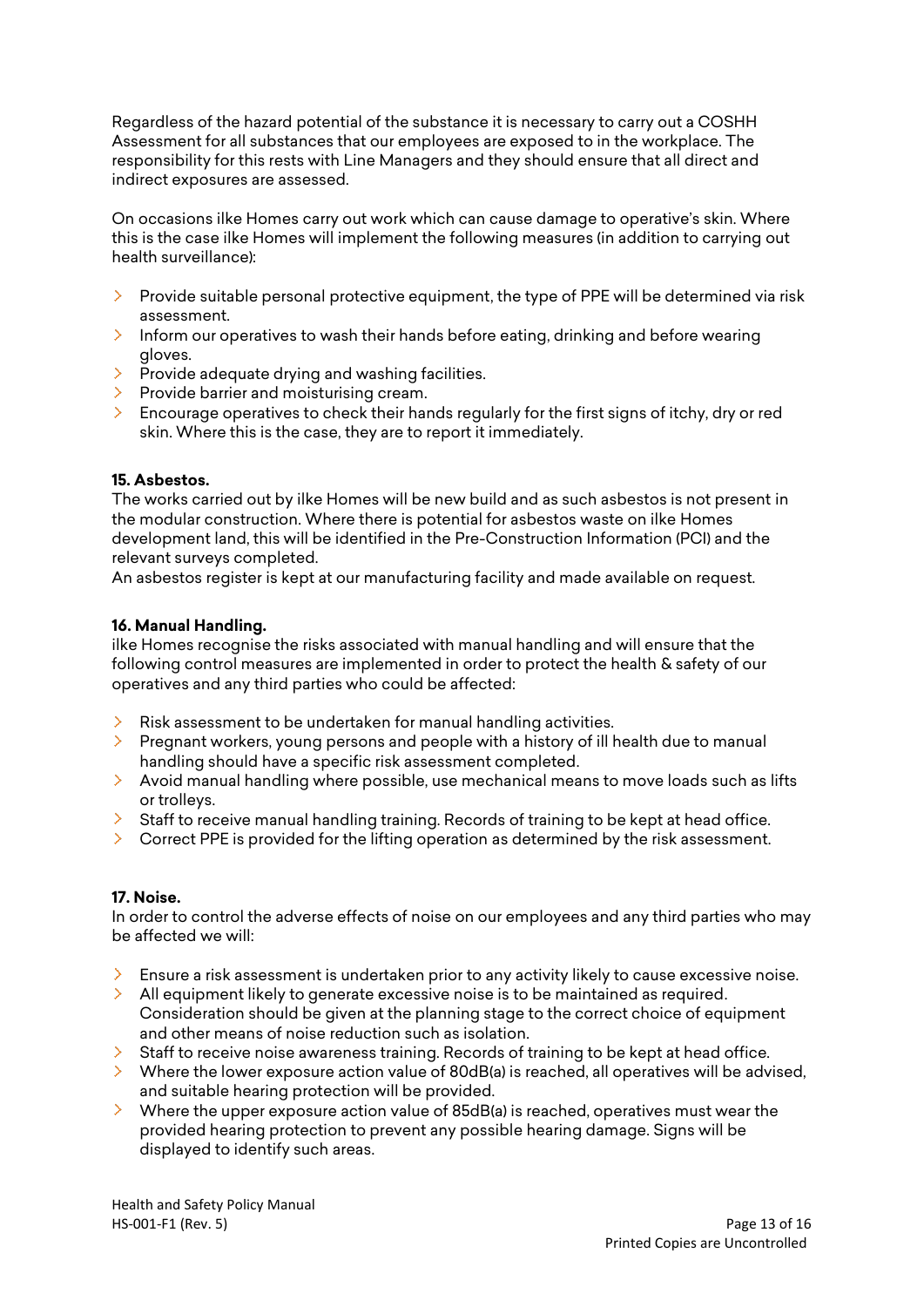#### **18. Confined Spaces.**

No ilke employee is permitted to conduct work in a confined space. Signage will be displayed prominently to identify areas classified as a confined space throughout the premises.

Confined space work (Flaxby site only) is governed by the sites Control of Confined Spaces Procedure. This procedure defines the minimum requirements for managing Confined Spaces at ilke Homes, to ensure that all activities involving Confined Spaces are carried out safely.

#### **19. Personal Protective Equipment (PPE).**

The provision of PPE should always be determined via the risk assessment process and always provided to staff as a last resort.

ilke Homes will provide, free of charge, all the required PPE as determined via the risk assessment process.

All PPE issued to staff will be recorded. This will be undertaken at the induction process. If, after the risk assessment process, extra PPE is required this will be ordered by the relevant manager and delivered to head office or site. Works will not commence until all required PPE is provided.

Employees must ensure PPE is suitably stored, not misused and report any shortages or damage to their PPE in order for replacements to be provided.

#### **20. Lone Working.**

Lone workers spend some or all of their working hours alone for a variety of reasons. They may work in an isolated location, be at a client's or customer's premises, work from home or may simply be

working outside normal office hours. In any case, the Company recognises that working alone may involve an increased risk to the health and safety of its employees. ilke Homes has a policy that helps to ensure that it succeeds in its responsibility to manage the risks faced by its employees.

The Company will carry out risk assessments on all types of work that are (or are likely to be) undertaken alone.

## **21. Vibration.**

In order to control the adverse effects of vibration on our employees and any third parties who may be affected we will:

- $\geq$  Ensure a risk assessment is undertaken prior to undertaking any activity likely to cause excessive vibration.
- $\geq$  All equipment likely to generate vibration is to be maintained as required. Worn equipment will be replaced immediately.
- $\lambda$  Where required staff will be provided with vibration awareness training. Records of training will be kept on file.
- $\geq$  It is ilke Homes company policy to use low vibration tools and, where risk assessment has identified repetitive use, task rotation. Consideration should be given at the planning stage to the correct choice of equipment.

#### **22. Monitoring Safety Performance.**

There are numerous records that we are required to keep, all of which serve different purposes which are outlined below and none of the examples are exhaustive:

Health and Safety Policy Manual HS-001-F1 (Rev. 5) Page 14 of 16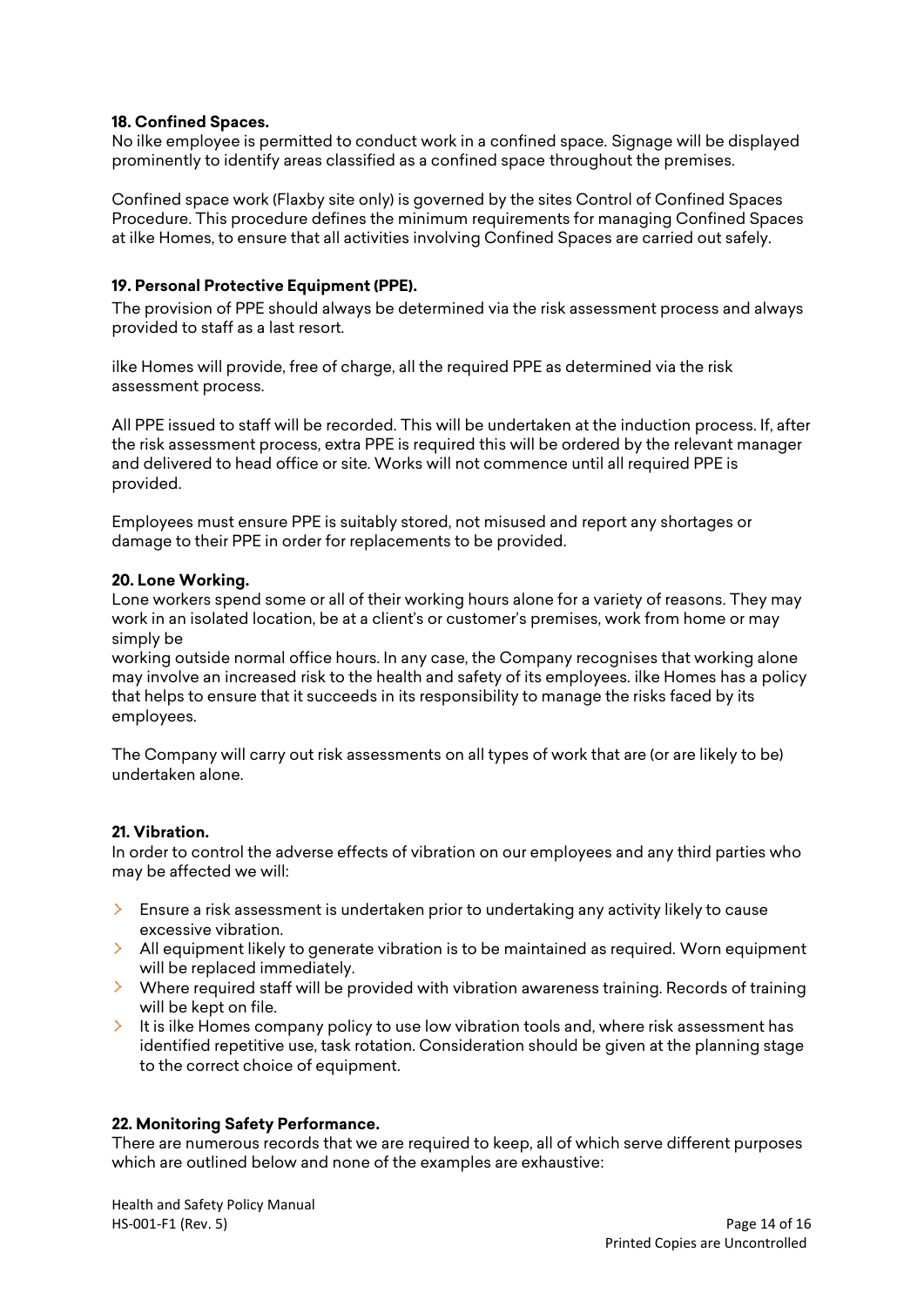- **Implementation**. This relates to risk assessments, method statements, health & safety contractual requirements, training needs analysis and training provided.
- **Injuries, ill health**. Accident and incident reports, RIDDOR reports, GP notes.
- **Statutory requirements**. Certain items of equipment require periodic tests and examinations; this includes pressure vessels, HVAC systems, electrical equipment, fire alarms and vehicles.
- **Active monitoring**. In order to ensure that we are managing health & safety adequately, periodic visits to site/contracts will be carried out. The records will provide statistical evidence regarding our performance improvements over time.
- $\sum_{i=1}^{n}$ **Reactive monitoring**. Records that result from accident/incident investigations, these will be critical to managing improvements that may be required.

#### **23. First Aid.**

In accordance with the Health and Safety (First Aid at Work) Regulations, adequate training, facilities and equipment will be provided to enable first aid to be rendered to employees who are injured or become ill at work.

Records of personnel who have received training and refresher training in first aid will be maintained and updated (records will be held on file).

When acting as Principal Contractor and at Head Office, first aid personnel details will be displayed on notice boards their contact details and ensure that such information is made known to those who might need their service.

When acting as a sub-contractor the Principal Contractor will provide first aid provision. This is to be determined prior to works commencing. Operatives are to attend an induction and familiarize themselves with any first aid arrangements.

#### **24. Fire.**

ilke Homes has written procedures to deal with emergency evacuation. Staff will be made aware of these procedures by way of regular induction, evacuation exercises, documentation and posters prominently displayed on notice boards and in other areas as considered appropriate.

Fire is a significant risk within occupied buildings and so effective fire prevention and/or protection measures are essential. Each member of staff must, therefore, comply with the ilke Homes **Smoking** policy at all times whilst on the premises.

All hot work activities must operate under a permit to work, adequate training will be provided for any persons conducting hot work activities.

Employees are encouraged to report immediately any situation that might adversely affect fire safety and to avoid the unnecessary storage of waste or goods in areas prejudicial to fire safety arrangements.

A fire risk assessment will be completed for all buildings and premises which ilke Homes occupy or are subject to our work. The risk assessment will be reviewed at relevant internals to ensure fire safety arrangements remain adequate to protect the risk of life to our workers.

ilke Homes maintain records of fire safety arrangements, such as appointed Fire Wardens/Marshals and other nominated persons. Records will also contain risk assessments, records of inspections, tests and examinations of escape routes, firefighting appliances, emergency lighting, alarms and fire drills.